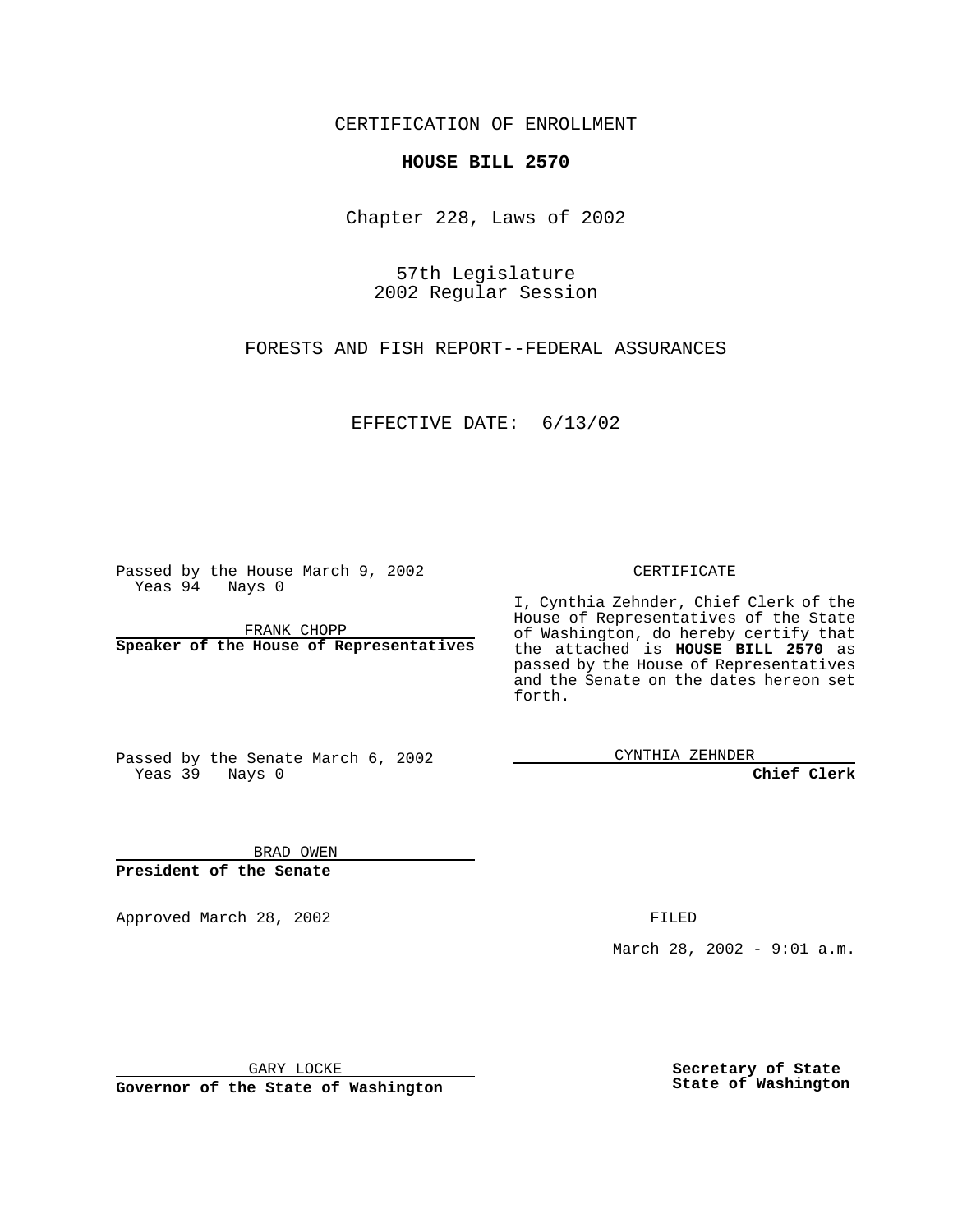## **HOUSE BILL 2570** \_\_\_\_\_\_\_\_\_\_\_\_\_\_\_\_\_\_\_\_\_\_\_\_\_\_\_\_\_\_\_\_\_\_\_\_\_\_\_\_\_\_\_\_\_\_\_

\_\_\_\_\_\_\_\_\_\_\_\_\_\_\_\_\_\_\_\_\_\_\_\_\_\_\_\_\_\_\_\_\_\_\_\_\_\_\_\_\_\_\_\_\_\_\_

## AS AMENDED BY THE SENATE

Passed Legislature - 2002 Regular Session

**State of Washington 57th Legislature 2002 Regular Session By** Representatives Doumit, Sump, Buck and Hatfield

Read first time 01/22/2002. Referred to Committee on Natural Resources.

 AN ACT Relating to extending the time period for federal assurances related to the forests and fish report; and amending RCW 77.85.190.

BE IT ENACTED BY THE LEGISLATURE OF THE STATE OF WASHINGTON:

 **Sec. 1.** RCW 77.85.190 and 1999 sp.s.c4s 1301 are each amended to read as follows:

 (1) Chapter 4, Laws of 1999 sp. sess. has been enacted on the assumption that the federal assurances described in the forests and fish report as defined in RCW 76.09.020 will be obtained and that forest practices conducted in accordance with chapter 4, Laws of 1999 sp. sess. and the rules adopted under chapter 4, Laws of 1999 sp. sess. will not be subject to additional regulations or restrictions for aquatic resources except as provided in the forests and fish report.

 (2) The occurrence of any of the following events shall constitute a failure of assurances:

 (a) Either (i) the national marine fisheries service or the United States fish and wildlife service fails to promulgate an effective rule under 16 U.S.C. Sec. 1533(d) covering each aquatic resource that is listed as threatened under the endangered species act within two years after the date on which the aquatic resource is so listed or, in the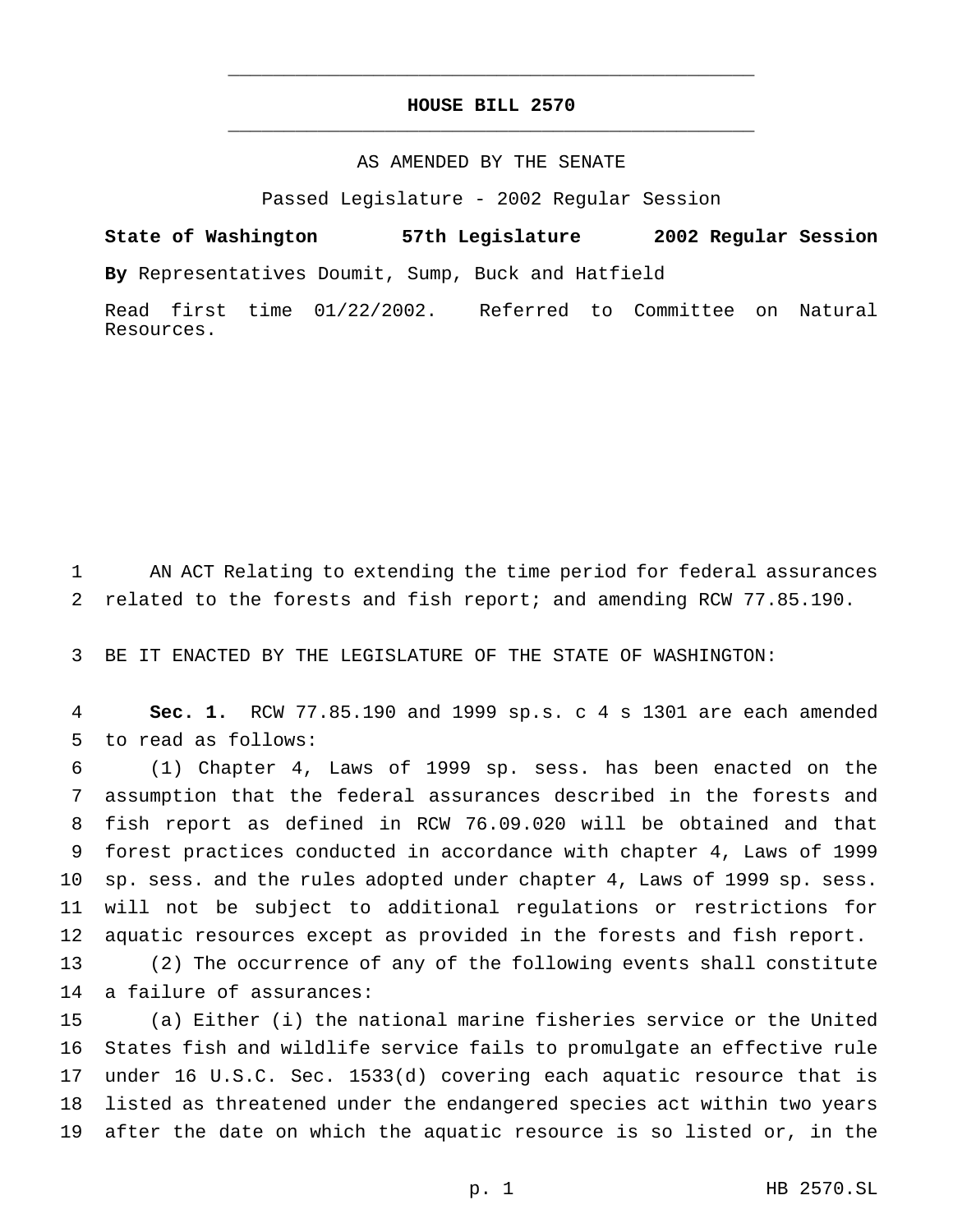case of bull trout, within two years after August 18, 1999; or (ii) any such rule fails to permit any incidental take that would occur from the conduct of forest practices in compliance with the rules adopted under chapter 4, Laws of 1999 sp. sess. or fails to confirm that such forest practices would not otherwise be in violation of the endangered species act and the regulations promulgated under that act. However, this subsection (2)(a) is not applicable to any aquatic resource covered by an incidental take permit described in (c) of this subsection;

 (b) Either the national marine fisheries service or the United States fish and wildlife service shall promulgate an effective rule under 16 U.S.C. Sec. 1533(d) covering any aquatic resource that would preclude the conduct of forest practices consistent with the prescriptions outlined in the forests and fish report. However, this subsection (2)(b) is not applicable to any aquatic resource covered by an incidental take permit described in (c) of this subsection;

 (c) Either the secretary of the interior or the secretary of commerce fails to issue an acceptable incidental take permit under 16 U.S.C. Sec. 1539(a) covering all fish and wildlife species included 19 within aquatic resources on or before June 30, ((2003)) 2005. An acceptable incidental take permit will (i) permit the incidental take, if any, of all fish and wildlife species included within aquatic resources resulting from the conduct of forest practices in compliance with the prescriptions outlined in the forests and fish report; (ii) provide protection to the state of Washington and its subdivisions and to landowners and operators; (iii) not require the commitment of additional resources beyond those required to be committed under the forests and fish report; and (iv) provide "no-surprises" protection as described in 50 C.F.R. Parts 17 and 222 (1998);

 (d) Either the national marine fisheries service or the United States fish and wildlife service fails to promulgate an effective rule under 16 U.S.C. Sec. 1533(d) within five years after the date on which a fish species is listed as threatened or endangered under the endangered species act which prohibits actions listed under 16 U.S.C. 1538;

 (e) The environmental protection agency or department of ecology fails to provide the clean water act assurances described in appendix M to the forests and fish report; or

 (f) The assurances described in (a) through (e) of this subsection are reversed or otherwise rendered ineffective by subsequent federal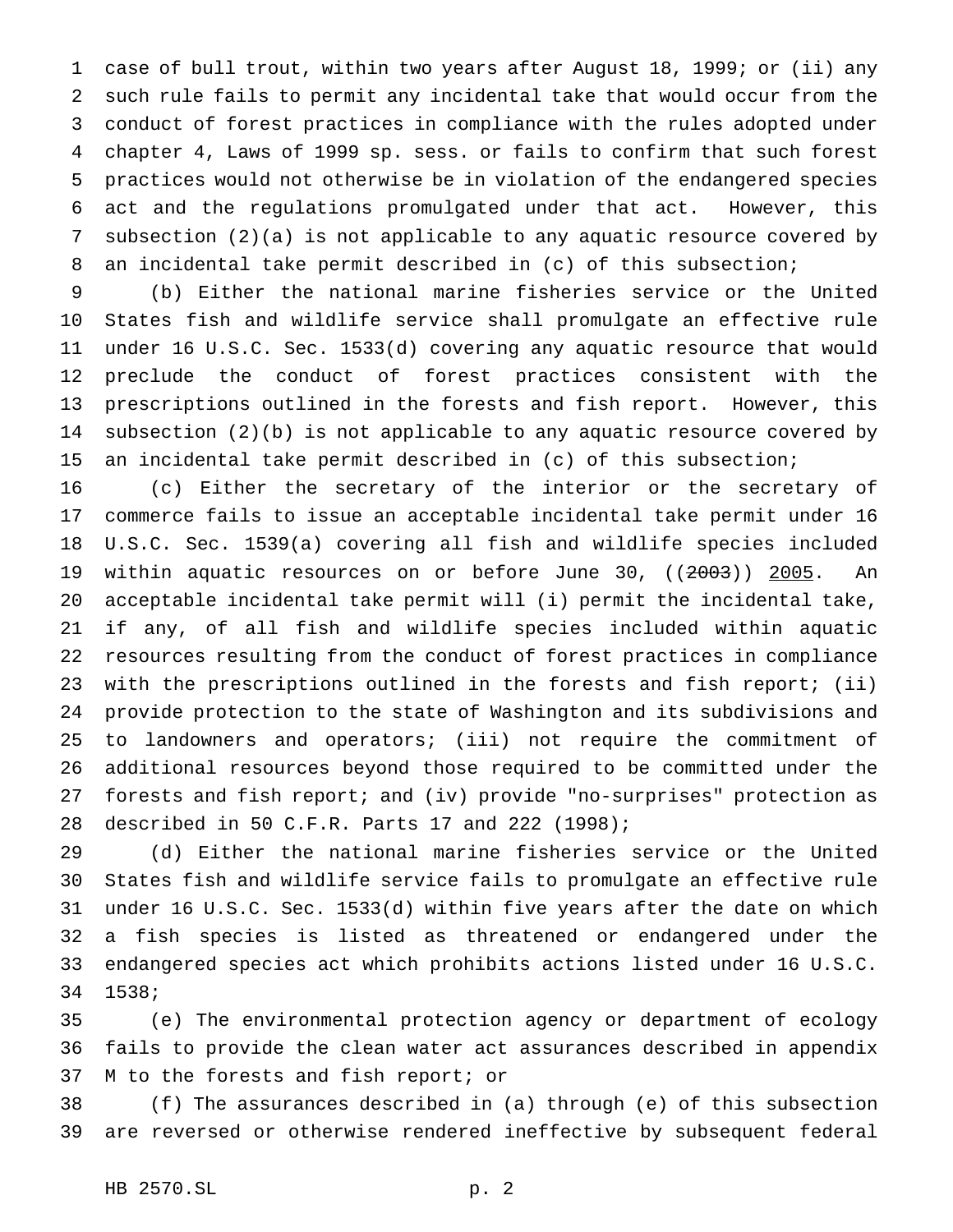legislation or rule making or by final decision of any court of competent jurisdiction.

 Upon the occurrence of a failure of assurances, any agency, tribe, or other interested person including, without limitation, any forest landowner, may provide written notice of the occurrence of such failure of assurances to the legislature and to the office of the governor. Promptly upon receipt of such a notice, the governor shall review relevant information and if he or she determines that a failure of assurances has occurred, the governor shall make such a finding in a written report with recommendations and deliver such report to the legislature. Upon notice of the occurrence of a failure of assurances, the legislature shall review chapter 4, Laws of 1999 sp. sess., all rules adopted by the forest practices board, the department of ecology, or the department of fish and wildlife at any time after January 1, 1999, that were adopted primarily for the protection of one or more aquatic resources and affect forest practices and the terms of the forests and fish report, and shall take such action, including the termination of funding or the modification of other statutes, as it deems appropriate.

 (3) The governor may negotiate with federal officials, directly or through designated representatives, on behalf of the state and its agencies and subdivisions, to obtain assurances from federal agencies to the effect that compliance with the forest practices rules as amended under chapter 4, Laws of 1999 sp. sess. and implementation of the recommendations in the forests and fish report will satisfy federal requirements under the endangered species act and the clean water act and related regulations, including the negotiation of a rule adopted under section 4(d) of the endangered species act, entering into implementation agreements and receiving incidental take permits under section 10 of the endangered species act or entering into other intergovernmental agreements.

 (4)(a) It is expressly understood that the state will pursue a rule 33 delineating federal assurances under 16 U.S.C. Sec. 1533(d) and may concurrently develop a Sec. 10(a) habitat conservation plan by June 35 2005. The department of natural resources must report regularly to the house of representatives and senate natural resources committees on the 37 progress of the program, and on any technical or legal issues that may arise.